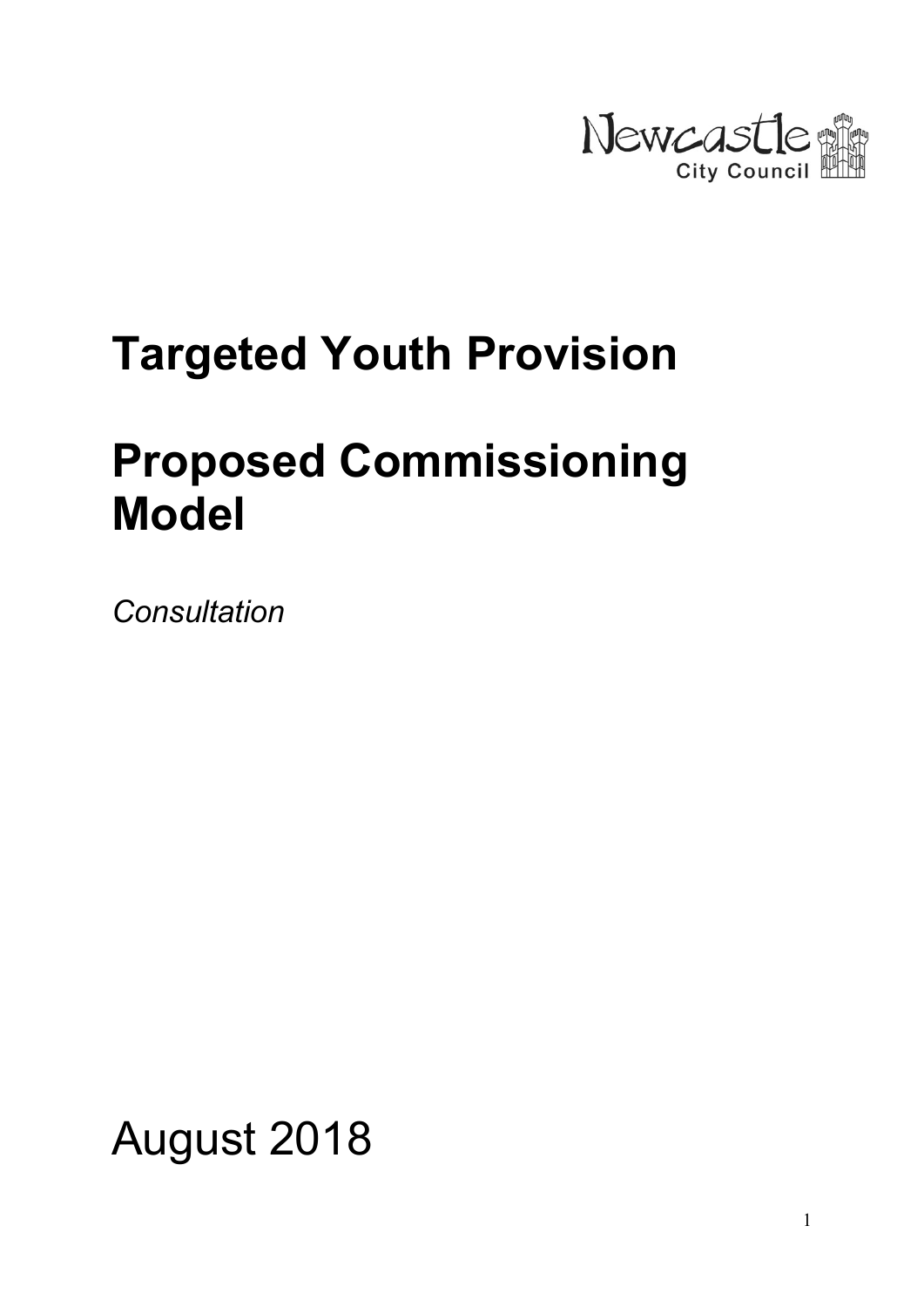## **Contents**

## 1. Introduction and Purpose

## 2. Engagement Activities

- 2.1 Provider Engagement
- 2.2 Young People's Engagement

## 3. Proposed Contract Opportunities

- 3.1 Lots to be presented to the market
- 3.2 Contract value and duration
- 3.3 Levering in Additional Funding

## 4. Proposed Delivery Requirements

- 4.1 Essential Delivery Requirements for all Lots
- 4.2 Relationship management

### 5. How to respond and next steps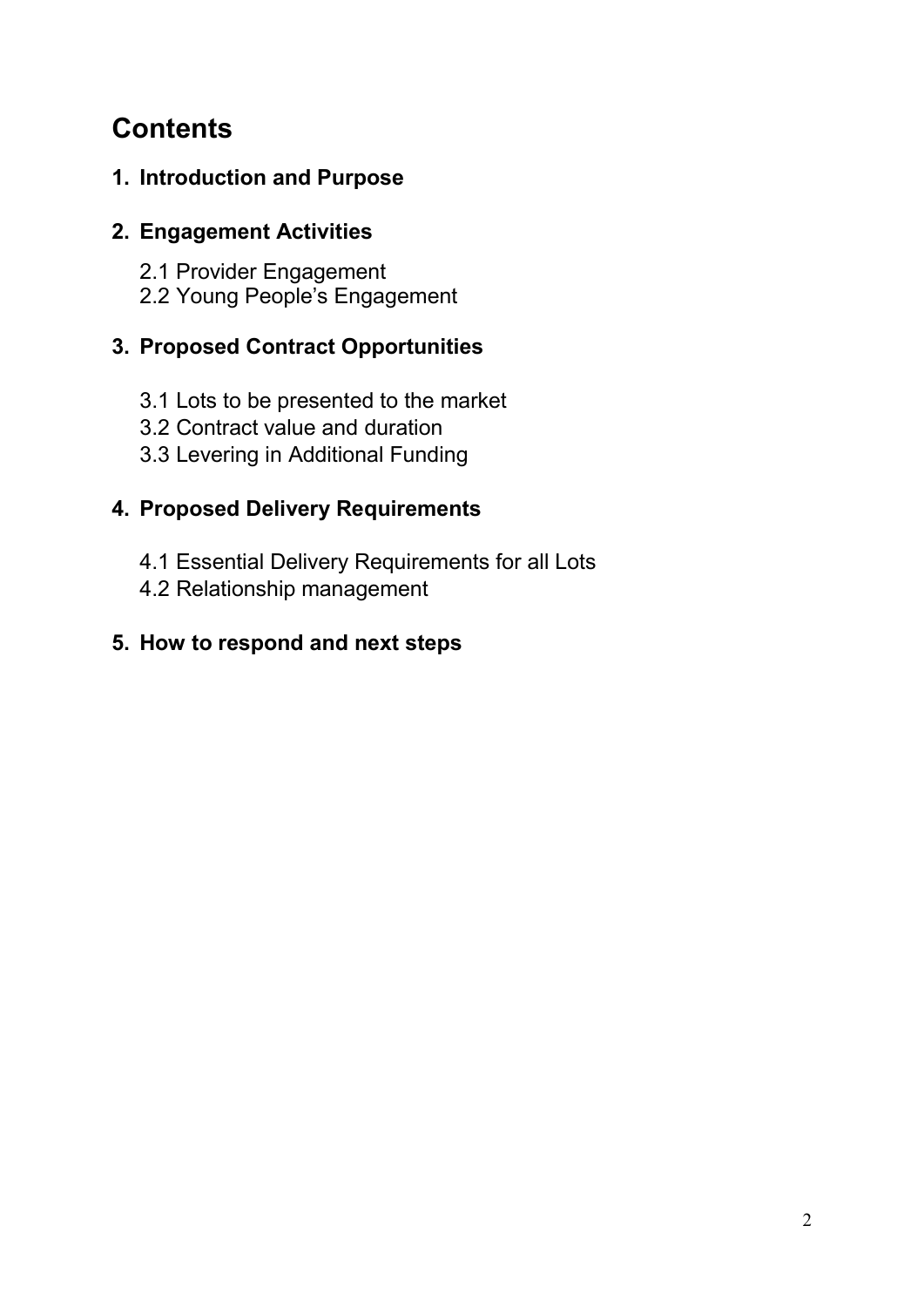## 1. Introduction and Purpose

Newcastle City Council is seeking to put in place a new contract for the delivery of targeted youth provision.

The service will provide activities to promote personal and social development, improved health outcomes, reduce risk-taking behaviour, and reduce youth antisocial behaviour (ASB) for 13 to 19 year olds (and young people with learning difficulties and disabilities up to the age of 25). The service will be delivered flexibly on evenings, weekend and holiday periods and will also involve young people in the design and delivery of services and promote engagement in the community. The service must respond to new and emerging patterns of need including responding to the needs of young people congregating in areas of the City not traditionally covered by youth work services, and also cater for young people who have travelled there from other parts of the City.

The service will be for disadvantaged young people who live in Newcastle, who may also have a range of needs relating to (but not limited to):

- child poverty
- child protection
- homelessness
- leaving care
- being a looked after child or young person
- not in employment, education or training (NEET)
- obesity/emotional resilience
- social exclusion
- teenage conception
- youth anti-social behaviour (ASB)
- youth crime/offending

The contract will be established through a competitive procurement conducted in accordance with the Social and Other Specific Services route above EU thresholds Procedure under the Public Contract Regulations 2015.

This document is our final consultation with stakeholders prior to commencing the procurement process, and follows a market engagement event held on 1 March 2018 and an online survey and two engagement events with young people undertaken during April and May 2018.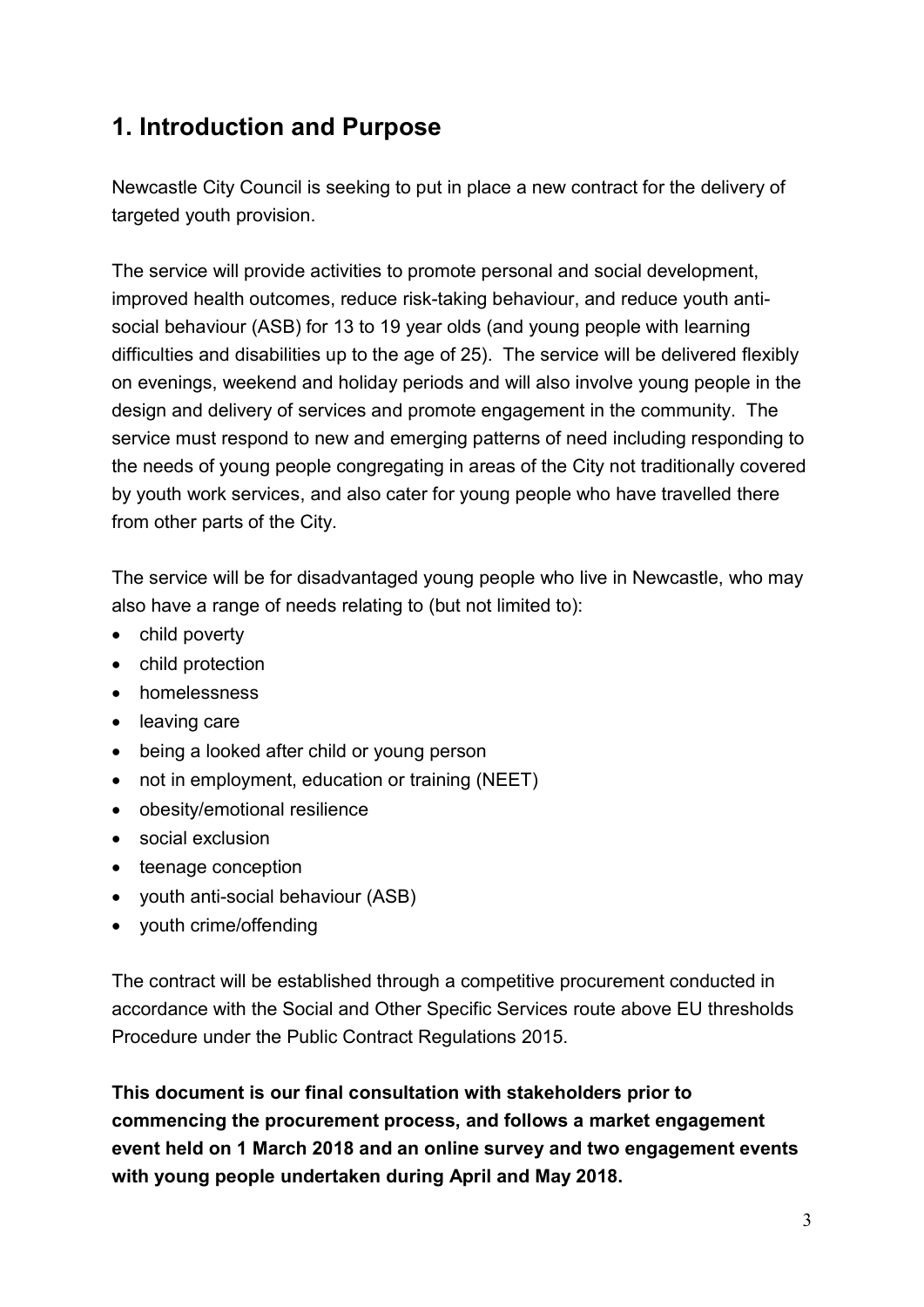Specifically, it sets out a proposed contract Lot structure and contract value for targeted youth provision.

In producing this proposal, we aim to create a more transparent and cooperative approach to service design, prior to making a final determination on the commissioning model and commencing the procurement process.

#### You can comment on this proposal by writing to:

Shamsun Choudhury Commissioning and Procurement Officer Newcastle City Council 4 th Floor, Civic Centre Newcastle upon Tyne NE1 8QH

Alternatively you can email shamsun.choudhury@newcastle.gov.uk.

Responses to this proposal should be submitted no later than 4pm, Friday 17 August 2018.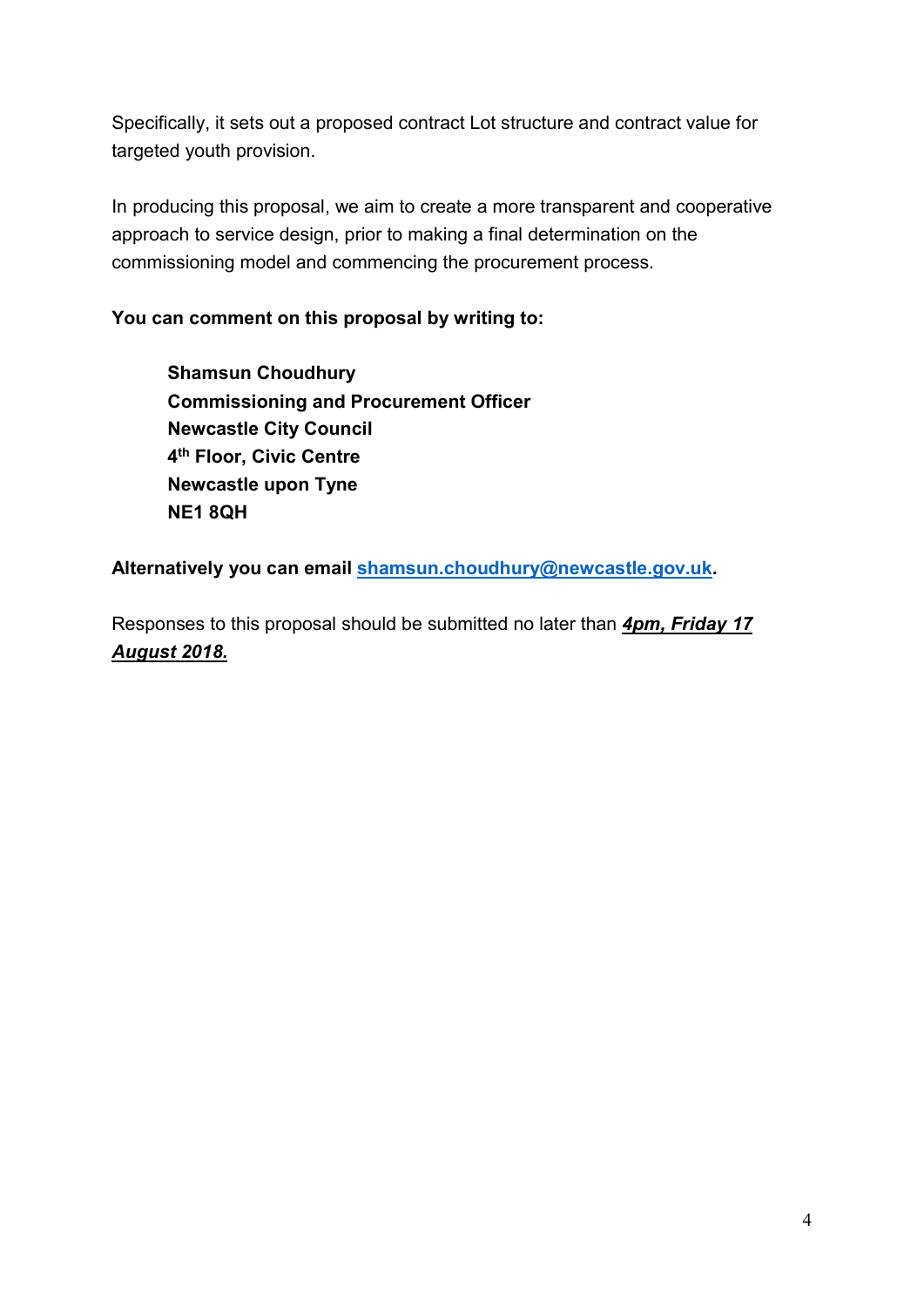## 2. Engagement Activities

#### 2.1 Provider Engagement

A provider engagement event was held on 1 March 2018 in relation to commissioning targeted youth provision.

The aim of the session was to:

- Share with providers information on the proposed tender opportunity
- Give providers an understanding of the current provision
- Give providers the opportunity to influence the development and requirements of the service specification
- Allow providers to consider Social Value opportunities
- Inform providers about the tender timescales and next steps

#### 2.2 Young People's Engagement

An online survey was undertaken via Survey Monkey with young people as well as two engagement events which were held on two evening at St James Park to offer young people the opportunity to give their views on the current service and to identify priorities for future provision.

The issues that were explored through the survey and engagement events were:

- Current and previous use of targeted youth provision
	- Why do young people use youth provision and how does it support them?
	- Types of targeted youth provision that young people like to access
- What should a targeted youth provision offer, what are the priorities for young people?
- How do young people find out about services?
- How do young people think we should let other young people know about youth services?
- How far would young people travel to access youth provision?
- What is missing?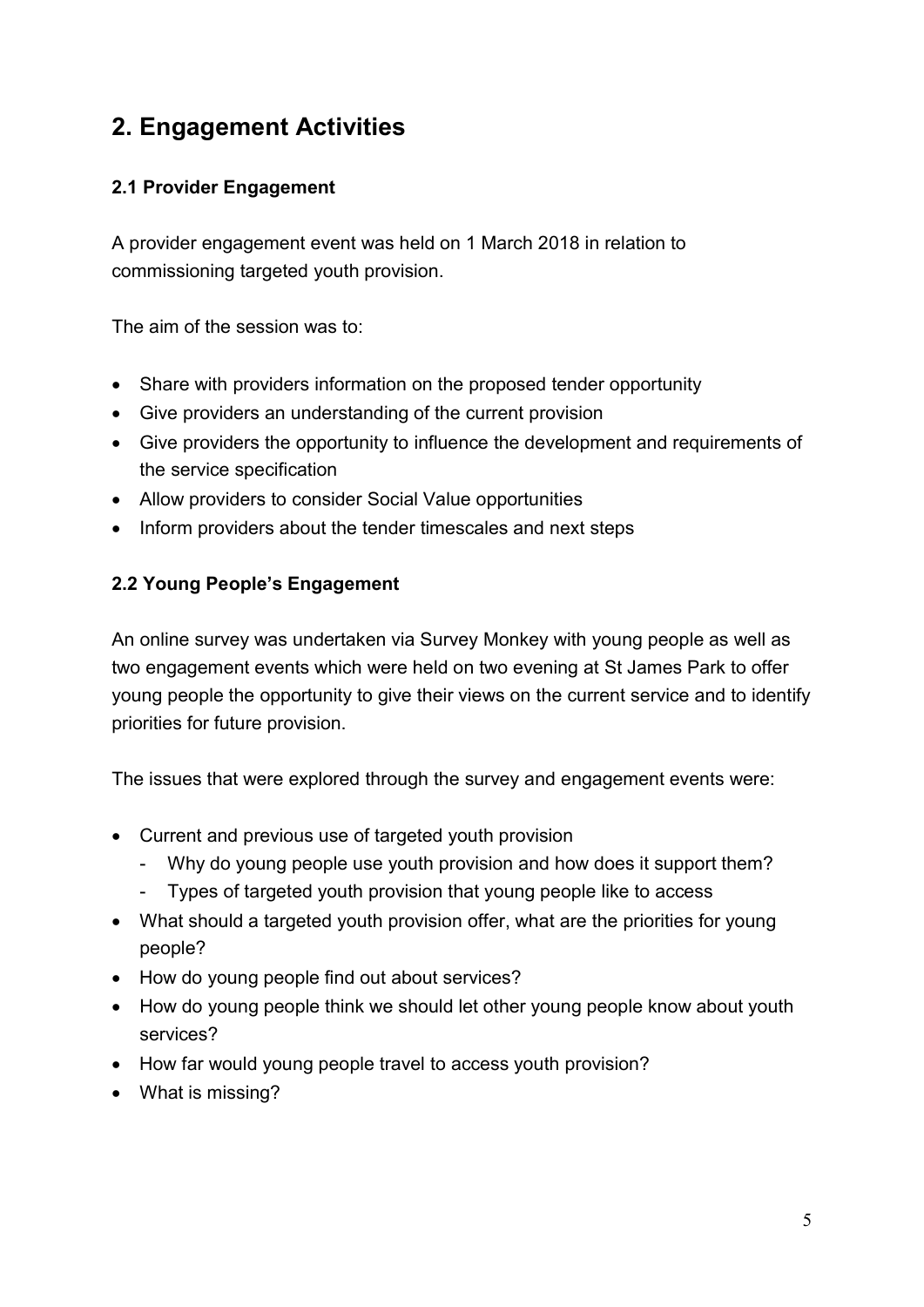## 3. Proposed Contract Opportunities

#### 3.1 Contract Lots to be presented to the market

The Council proposes to present the new opportunity as three distinct contract Lots structured by geography – East, West and Central.

The proposed contract Lots are therefore as follows:

- Lot 1 Targeted Youth Provision in the East Area of the City
- Lot 2 Targeted Youth Provision in the West Area of the City
- Lot 3 Targeted Youth Provision in the Central Area of the City

The geographical boundaries for these Lots will reflect the recent changes following the City's ward boundary review and will be published in the tender documentation.

By taking a geographical approach in the structure of the Lots, the Council aims to create opportunities:

- To respond to the needs of communities and young people at a **local** level;
- To involve **local** communities and young people in developing responses;
- To maximise **local** knowledge
- To engage **local**, community-based providers who are rooted in the **local** communities that they serve and respond to the needs of communities and young people
- To strengthen partnership working at a **local** level to meet the diverse needs of young people

In structuring the geographical Lots, consideration has also been given to strengthening partnership working with the Public Health 0-19 Healthy Child Programme and early help and family support services.

#### 3.2 Contract value and duration

We are proposing that the length of this contract will be for a 3-year period, with an option to extend for a further 2 x 12 months. The total contract value (inclusive of the options to extend) will be £1,450,000. This equates to an annual contract value of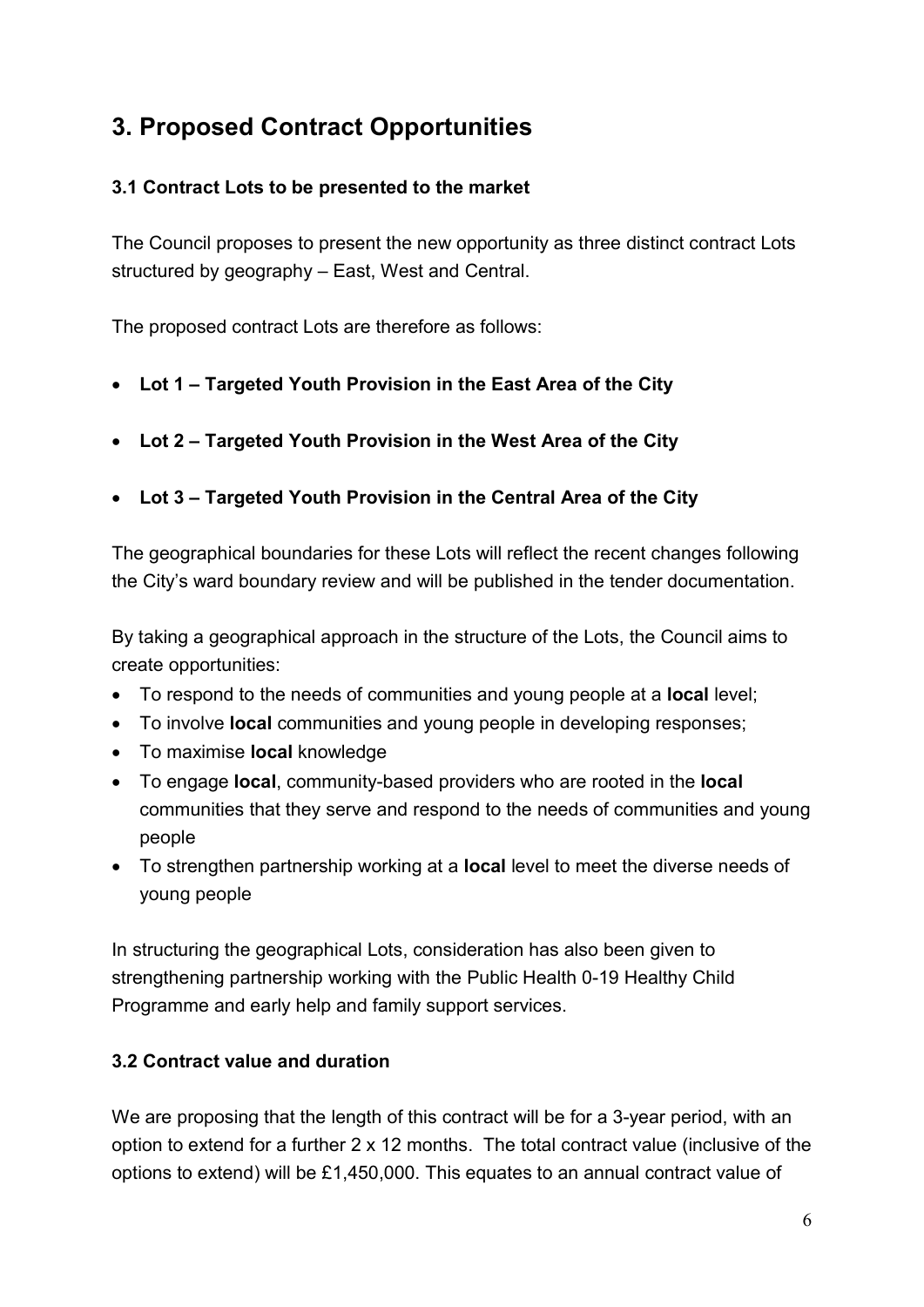£290,000, which will be split equitably across the three contract Lots resulting in a financial allocation of £96,666 per Lot.

The contract will also allow for the Council to spot purchase additional support as required to respond to any arising community safety concerns in hotspot locations, up to a maximum of £20,000k per annum. This will allow for the provision of more intensive, time limited resources to be made available to respond to dynamic and changing needs across the city.

Providers can apply to be appointed to as many, or as few, of these Lots as they choose (where they can meet the relevant requirements) and they can also subcontract to any other organisations in the locality as long as they meet the requirements of the Selection Questionnaire. Bids can be submitted individually or collaboratively through consortia bids, for one or more Lots.

#### 3.3 Levering in Additional Funding

We want to ensure that our targeted youth provision is sustainable and offers good value for money. Providers will be required to evidence this, including how they can enhance provision by levering in funds that may not be available to the Council. We propose to include a requirement in the contract for Providers to lever in additional funding of at least 20% of the total financial allocation per Lot per year.

Any additional funds levered into the contract must be used for the direct delivery of services to young people as required in the service specification. Successful Providers will have access to support (e.g. resources and information) from the Council subject to procurement regulations to assist in any funding applications. Any support required can be raised in the first instance with the Council's Senior Play and Youth Support Officer.

This will be monitored through the quarterly monitoring meetings and strategic meetings.

Providers may also have valuable links with external employers and partners that they can utilise and will show a commitment to improving the level and quality of existing provision and will have a strategy for adding value to the contract by drawing in additional resources and partnerships.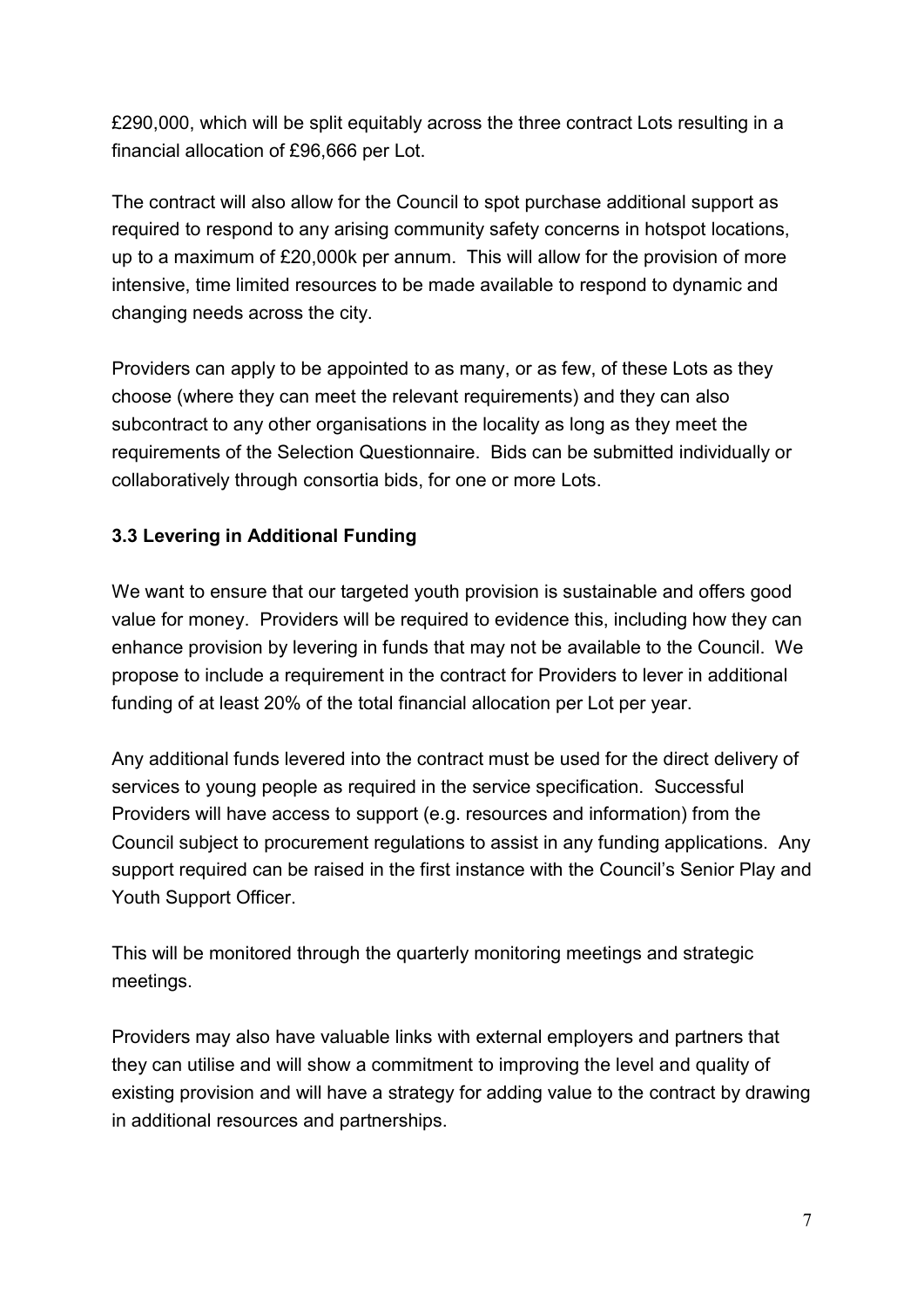### 4. Proposed Delivery Requirements

We are seeking a rich and diverse offer of open access and targeted youth provision that attracts and engages a broad range of young people aged 13-19 (or young people with learning difficulties and disabilities up to the age of 25), with a particular focus on targeting those who are most at risk of not achieving good outcomes.

This section sets out some key elements relating the delivery requirements for the proposed Lots. It seeks to help stakeholders, including potential Providers, to understand the nature of the requirements that will be included in the proposed Lots. It is not intended as a full draft service specification but sets out some key elements that will inform the final service specification that will be published following consultation.

#### 4.1 Essential Delivery Requirements for all Lots

#### 4.1.1 Knowledge/Experience/Track record

- Knowledge, experience and good track record of delivering services in one or more Lot areas
- Good knowledge of existing support services for young people to enable effective signposting and making the best use of facilities and resources available to young people in the city (including Council services, voluntary and community services and other organisations and services delivering in the Lot Areas and across the city).

#### 4.1.2 Delivery

- Delivery of local, area-based youth support services that represent local demographics, targeting areas in most in need, areas of increased youth ASB and NEET.
- Delivery of high quality youth work personal and social development (including sex and relationships, reducing risk taking behaviours, child sexual exploitation, internet safety, alcohol and drugs, smoking cessation, support around emotional wellbeing, positive behaviour and citizenship through information, advice and guidance, informal education and recreational leisure activities).
- $\bullet$  Improving the range and the quality of provision every young person should be entitled to pursue their interests and try new activities.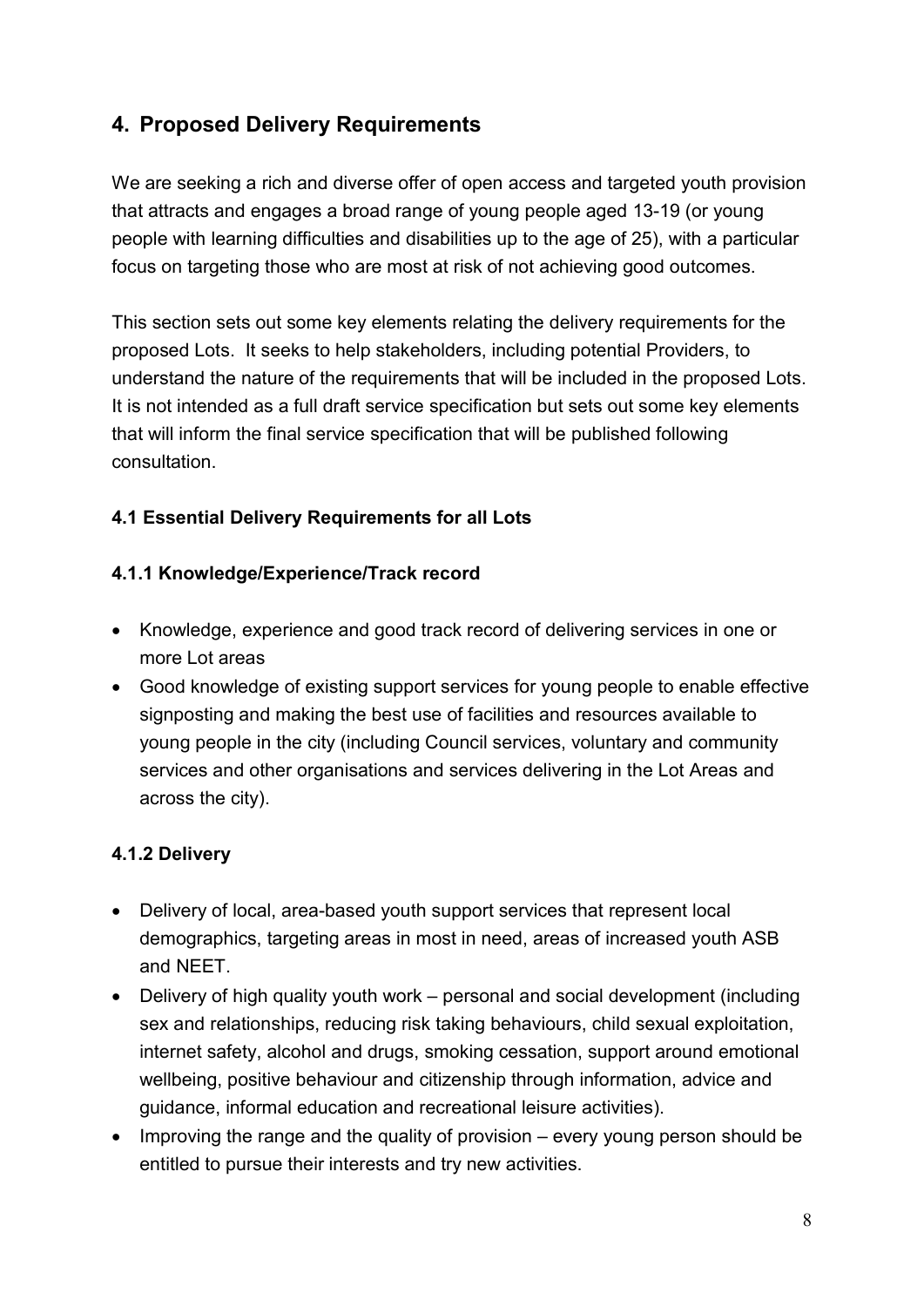- Developing a network of safe spaces for young people to go across the city.
- Delivery of detached youth work and mobile provision as a key element of the offer.
- Development of new initiatives/interventions in areas of greatest need and where young people have little access to youth support provision, avoiding duplication in any given location.
- Engaging and meeting the needs of diverse and vulnerable groups, such as looked after young people, young carers and young offenders, homeless young people, lesbian, gay, bisexual and transgender (LGBTQ) young people, black and minority ethnic young people, teenage parents.
- Delivery of accessible and flexible provision, including evenings, weekend and holiday periods – available where young people live, and at times when they want things to do.
- Delivering a mix of targeted and open access support based on need, this may include centre-based provision, detached and outreach, one to one support, youth support in schools, group work etc.
- Working collaboratively to ensure pathways to other services are clear and making appropriate referrals for young people, for example, Early Help.
- Delivery of provision that is young people centred and inclusive, with young people being involved in the design, delivery and monitoring of services.
- Overcoming barriers to young people's engagement.

#### 4.1.3 Partnership Working

#### Multi-agency and local partnership working

The successful delivery of targeted youth support provision will require excellent multi-agency working relationships, information sharing between Providers, and effective signposting and 'handholding' to facilitate access to services.

Providers must adopt a multi-agency approach in its service delivery to ensure appropriate communication and transitions for the benefit of young people. To ensure an effective service there will be a need for Providers to develop good working relationships with partner agencies and young people, and attend relevant meetings for example multi-disciplinary meetings, and strategic meetings.

Providers will need to demonstrate a commitment to working in partnership with a range of agencies, including Council services, VCS organisations and other stakeholders to develop greater support and flexibility, increase capacity and sharing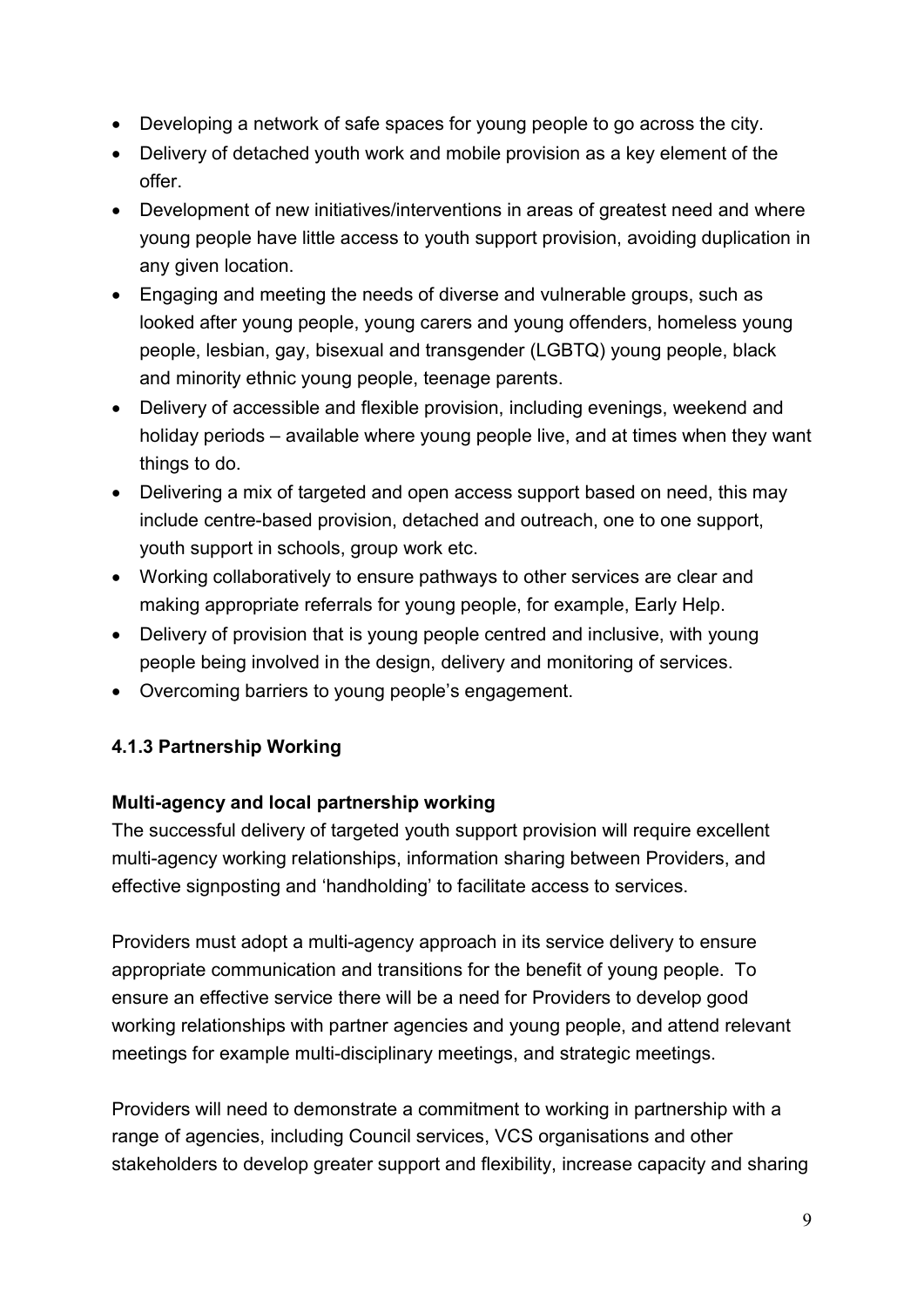best practice and maximising resources and opportunities for young people in the city.

It will be vital for Providers to ensure that this approach is replicated in their Lot areas and that local partnership working is a fundamental element of their working practice. Providers will have responsibility to publicise the targeted youth provision and engage with all providers in their area (specifically providers not included in their bid), and they must utilise local knowledge and commit to working in partnership with local providers. Providers must also evidence how they will build on local knowledge and relationships to engage young people, making good use of the local workforce and developing local volunteers and young volunteers.

This will allow for the skills, knowledge and experience to be shared and the resources in the area to be maximised and be more cost effective. This will encourage a cohesive approach to service delivery and will avoid duplication.

With regard to information and advice services, Providers will need to provide clear, accessible, up to date information about services in the area, particularly taking into account the needs of those young people who may find this information difficult to access. Providers will support young people by identifying additional needs using the Early Help process, acting as lead professionals and helping young people to access local services that meet these needs. Providers should also offer information and advice about services in other areas of the City.

To support Providers with partnership working, both multi-agency partnerships and local partnerships, the Council's Senior Play and Youth Support Officer will facilitate the development of relationships between local groups and other mainstream organisations to make the best use of resources in an area, avoid duplication of provision and maximise impact of provision.

#### 4.1.4 Promotion/Signposting

Any publicity and promotion activity/products must be highlighted to the Council's Senior Play and Youth Support Worker in advance and will be subject to approval from the Council's Communication Team prior to being published and distributed. This includes promotion of activities/initiatives, good news stories etc, and includes all forms of media.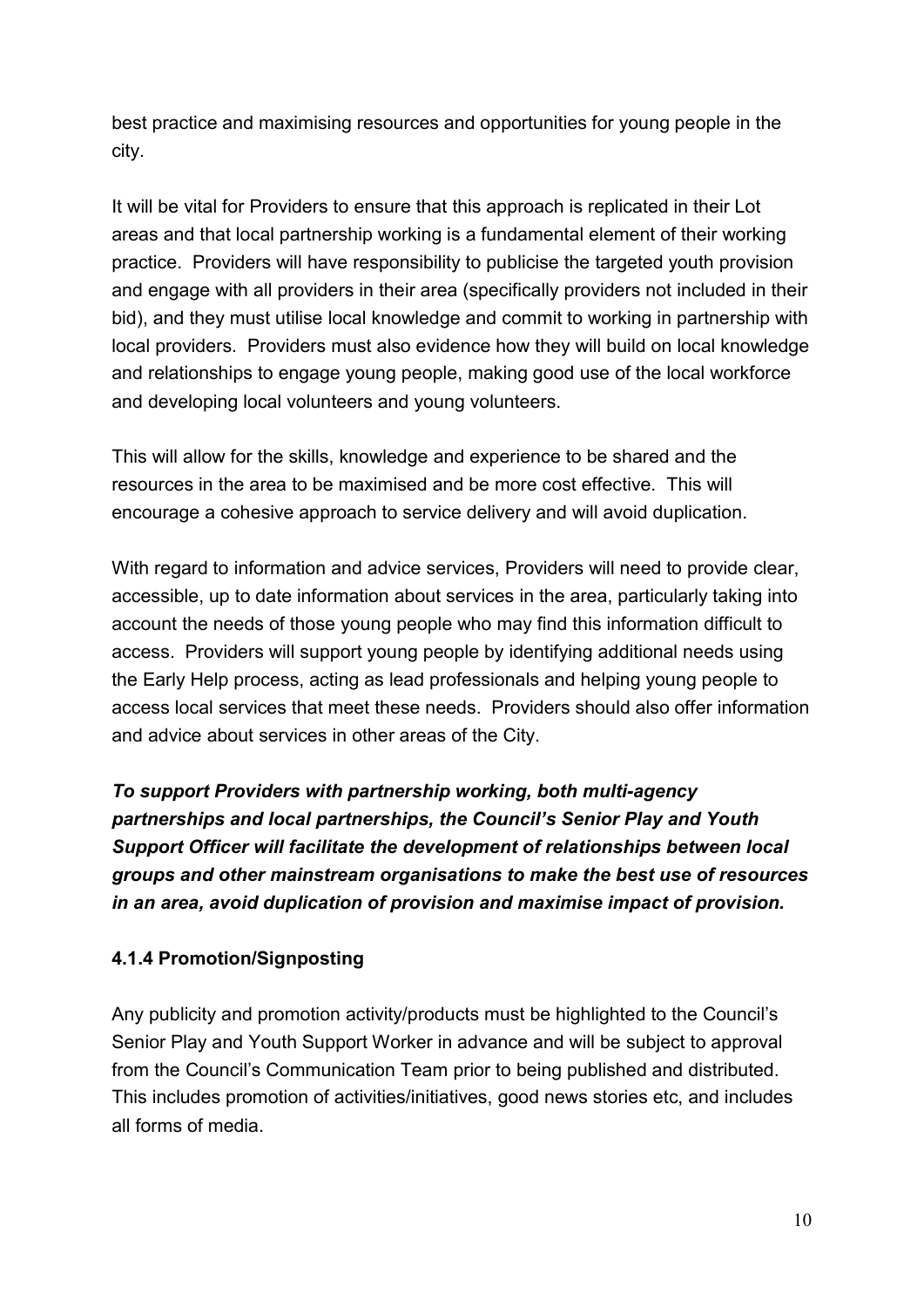Providers will be required to enhance the promotion of services (and where practicable involving young people) by developing a dedicated website and/or other forms of social media to promote the targeted youth provision offer and help signpost young people to other support services on offer to them.

Providers will also ensure effective promotion of the targeted youth provision to all professionals working with young people across the City, for example through networks such as CHYP IN, Newcastle Support Directory, NCVS bulletins, etc.

#### 4.1.5 Involvement of Young People

It is proven that services that make young people's voice and influence a priority perform well in evaluation and can evidence high take up. Providers must show how young people's views have informed their proposals and how they will be involved in shaping and evaluating services.

Young people have a right to shape the services on offer to them. There are two aspects to this:

- young people being involved in the planning, designing, delivering and evaluating services, and
- young people choosing how they spend their time in their youth provision

Providers must ensure both of these aspects are part of their delivery approach. They should involve young people in agreeing the content and the pattern of the services they offer. They should also give individual young people the degree of autonomy and choice about the activities that they undertake. This also means taking an asset-based approach; considering young people's strengths, preferences and goals in order to unlock their potential. Young people should be encouraged and supported to assess their own needs and think about what will improve their lives. Young people who may require additional support with both aspects, for example if a young person has a learning disability or communication needs, should have the same rights to participate in decisions and issues that affect then and exercise control over services and what they do with their time for their enjoyment and personal fulfilment.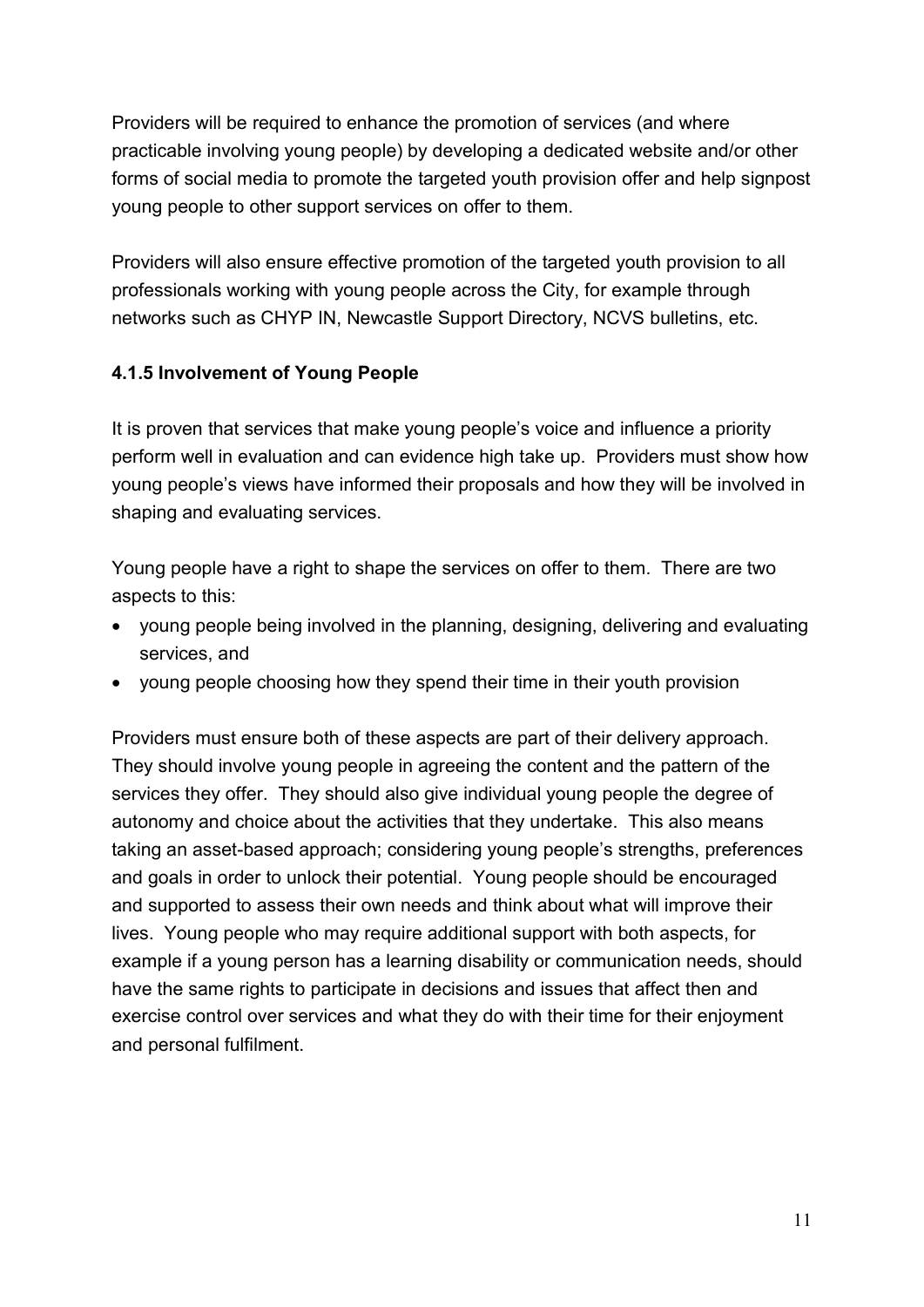#### 4.1.6 Staff Experience, Qualifications and Training

It is essential that Providers employ appropriately qualified staff for the delivery of this Service. This includes experience, skills and knowledge in youth and community work.

The following are minimum requirements for staff qualifications:

#### Project Lead

The Project Lead for each Lot must have a professional qualification for Youth Work recognised by the Joint Negotiating Committee (JNC). The routes for professional qualification include:

- Degree (Level 6)
- Graduate Certificate/Diploma (Level 6)
- Postgraduate Diploma (Level 7)
- Masters Degree (Level 7)

(The National Youth Agency provides a list of current courses.)

In addition to the Project Lead being qualified as above, at least 50% of the delivery staff in each Lot must be qualified as a JNC Professional Youth Worker as stated above for the Project Lead or must be working towards it.

#### Youth Workers

Youth Workers must have a professional qualification for Youth Work recognised by the JNC. The routes for professional qualification include:

- Degree (Level 6)
- Graduate Certificate/Diploma (Level 6)
- Postgraduate Diploma (Level 7)
- Masters Degree (Level 7)

#### Youth Support Workers

Youth Support Workers must have or be working towards a Level 2 or 3 Diploma in Youthwork Practice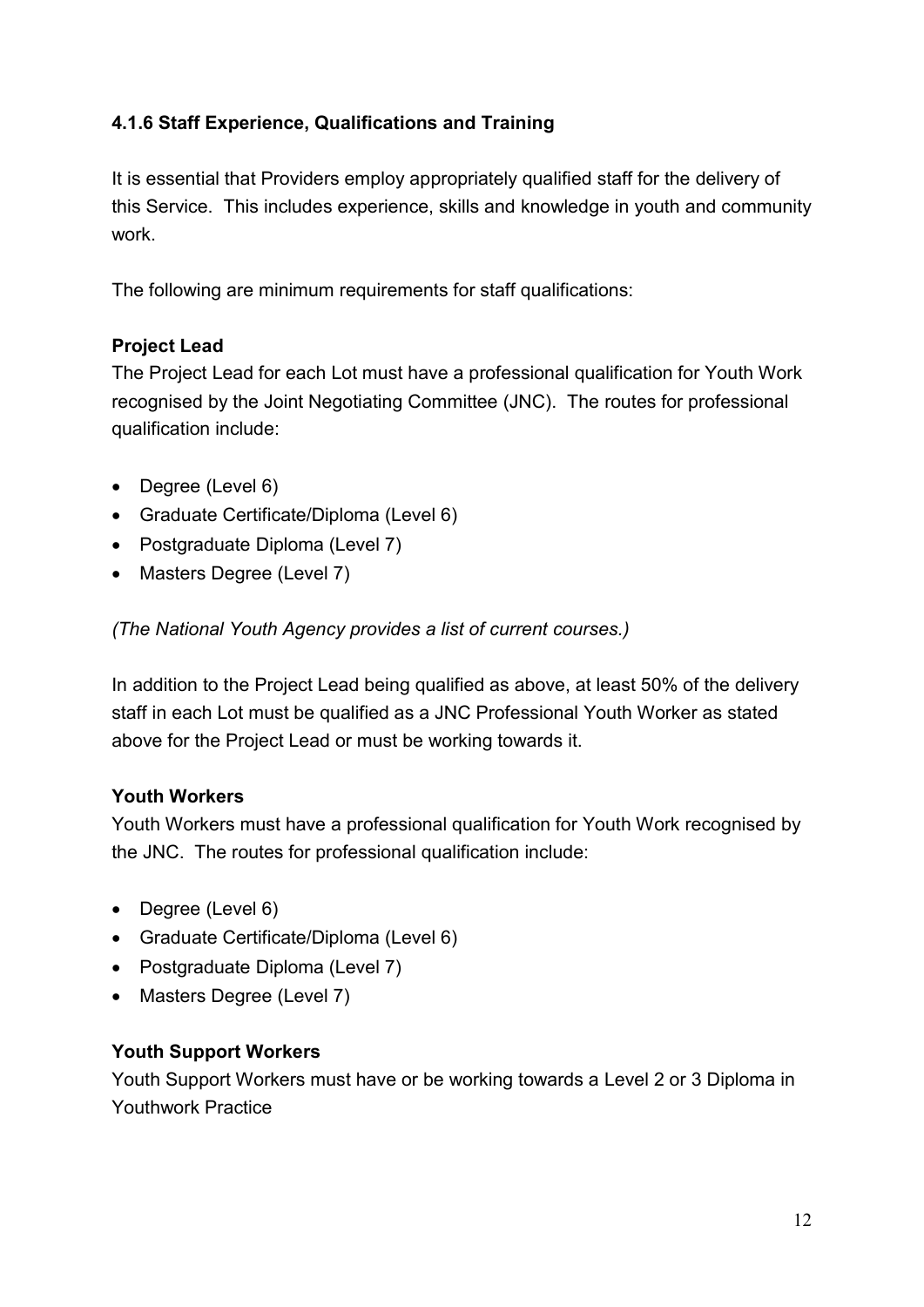#### Volunteers/apprenticeships

It is desirable that Providers offer opportunities for volunteering for adults and young people to enable them to gain Level 2/3 qualifications or apprenticeship in youth work practice.

#### Other Roles

In addition to the roles identified above, other roles may also be required in order to deliver the service e.g. driver for vehicle based delivery, and although they would not need to have specific youth work qualifications they must as a minimum requirement have DBS enhanced disclosure, appropriate safeguarding training and any other relevant training in order to fulfil their job requirement.

#### 4.2 Relationship management

#### 4.2.1 The role of the Council's Senior Play and Youth Support Officer

The Council is committed to collaborative practice and integrated working at a local level. For this reason, the Council's Senior Play and Youth Support Officer will work collaboratively with Providers to support the delivery of services arising from this contract.

The Council's Senior Play and Youth Support Officer will be the key link officer at the council in relation to the delivery of this contract and will help to bring partners together, avoid duplication of provision and maximise the use of available resources.

The Council's Senior Play and Youth Support Officer will support links between Providers and other existing delivery partners, including voluntary and community youth providers, Council funded services and other relevant partners and organisations. The bringing together of these services is key to effective collaborative working to develop a wide range of quality services to young people who need it most.

The Council's Senior Play and Youth Support Officer will provide support to Providers around training opportunities, funding, and provide information about services available to young people to assist Providers with signposting and referral.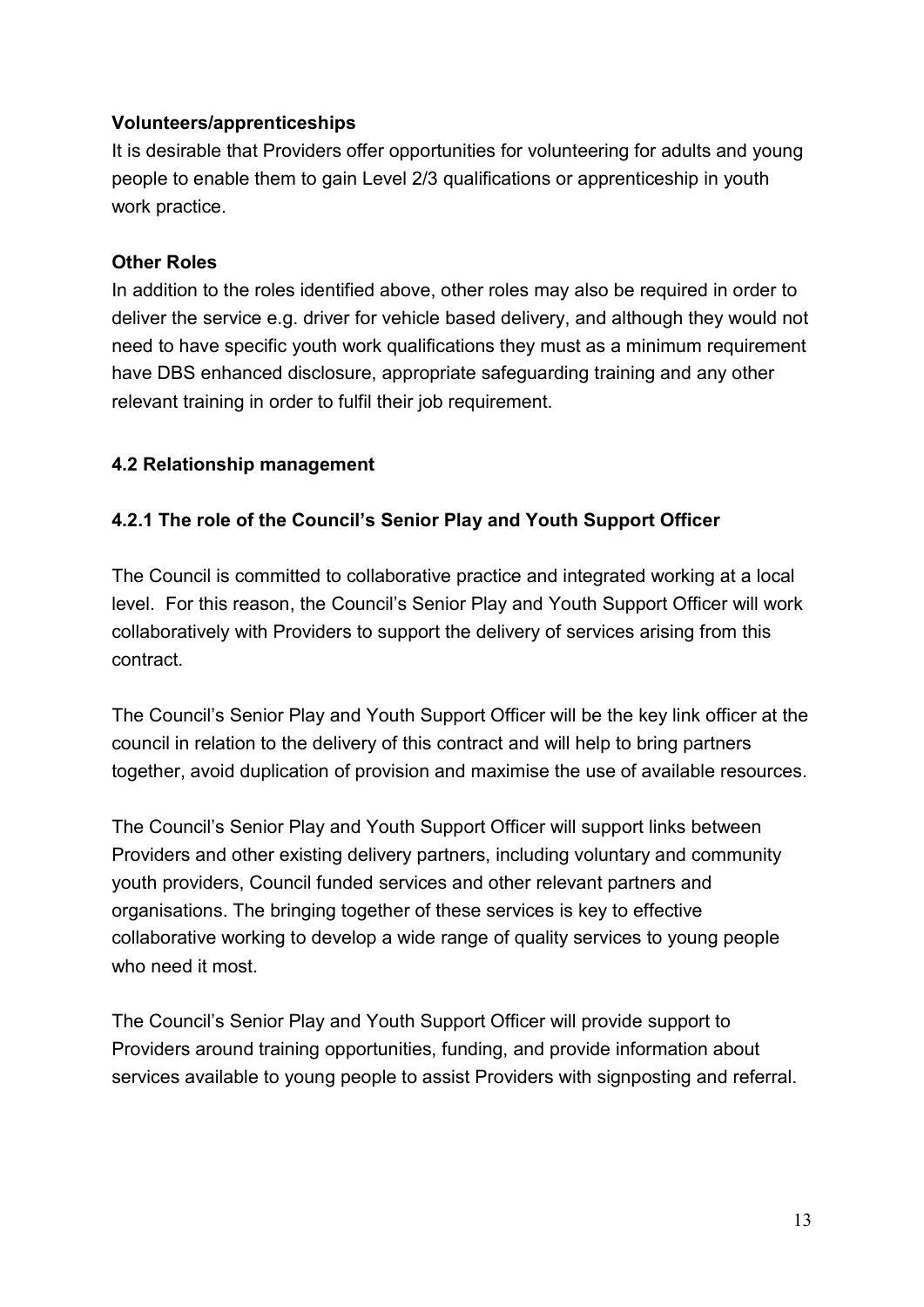The Council's Senior Play and Youth Support Officer will support the strategic meetings for the contract, oversee the evaluation and monitoring and provide the link to the Local Authority Commissioner.

The Council's Senior Play and Youth Support Officer will help Providers access any support that can be provided from the Council to lever in additional funding to the contract. This could include for example new funding opportunities, existing Council funding initiatives, as well as access to resources and information subject to procurement regulations.

#### 4.2.2 Contract Management Responsibilities

Providers will be awarded overall responsibility for the contract; which will include the identification of a designated Lead Manager where there are consortia contracts awarded for each Lot. Organisations will determine the process for securing the quality assurance of any delivery partners they subsequently subcontract, and the Council will also require these delivery partners to have submitted a satisfactory response to the Council's Selection Questionnaire (SQ) before they can be accepted as partners to these contracts. If at any stage following the award of the contract delivery partners should change, the lead organisation will be responsible for ensuring that new partners have submitted a satisfactory SQ to the Council.